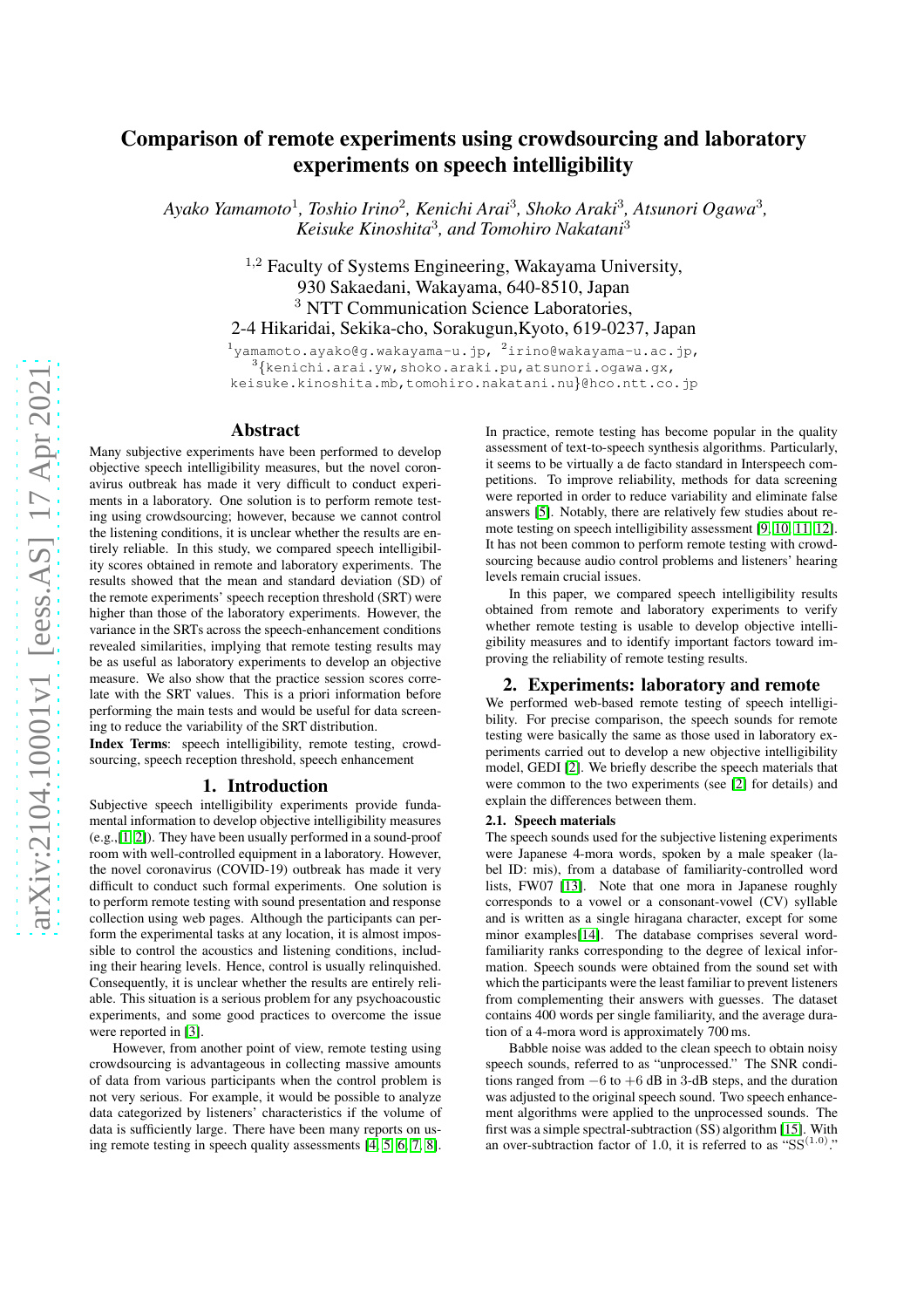The second one was a Wiener filter (WF) based algorithm that is commonly used in various systems because of its effectiveness with low computational costs. In particular, the WF based on a pre-trained speech model (PSM) [\[16\]](#page-4-15) was used in [\[2\]](#page-4-1). With Wiener gain parameter values of 0 and 0.2, the WF using the PSM is referred to as " $WF_{PSM}^{(0.0)}$ " and "WF $_{PSM}^{(0.2)}$ ", respectively. All noise addition and speech enhancement processes were performed at a sampling rate of 16 kHz, and the final sounds delivered to the listeners were re-sampled to 48 kHz.

## <span id="page-1-1"></span>2.2. Laboratory experiments

In the laboratory experiments[\[2\]](#page-4-1), the sounds were presented diotically via a DA converter (OPPO, HA-1) over headphones (OPPO, PM-1) at a sampling frequency of 48 kHz and a quantization level of 24 bits. Sound presentation was controlled using MATLAB in Mac OS X. The sound pressure level (SPL) of the stimulus sounds was  $63$  dB in  $L_{\text{Aeq}}$ . These laboratory experiments are referred to as having a moderate SPL. Listeners were seated in a sound-attenuated room with a background noise level of approximately 26 dB in  $L_{\text{Aeq}}$ .

Fourteen young NH listeners (eight males and six females, aged between 19 and 24 years) participated in the experiments. The participants had a hearing level of less than 20 dB between 125 and 8,000 Hz, and their native language was Japanese. They participated in the experiments only after providing informed consent. The participants were instructed to write down the words they heard using hiragana during a 4-second silent period until the presentation of the next word. The total number of presented stimuli was 400 words, comprising a combination of four speech-enhancement conditions {"Unprocessed", "SS<sup>(1.0)</sup>", "WF $_{\text{PSM}}^{(0.0)}$ ", and "WF $_{\text{PSM}}^{(0.2)}$ "} and five SNR conditions with 20 words per condition. The total duration of the listening test was about 1 hour. To keep the listeners' attention within a reasonable range, we restricted the maximum number of words to 400 in order to cover all SNR conditions and enhancement algorithms. Each subject listened to a different word set, which was assigned randomly to avoid bias caused by word difficulty.

We also performed complementary low SPL laboratory experiments,  $43$  dB in  $L_{\text{Aeq}}$  (i.e., a -20 dB reduction from the above experiment), to estimate the effect of the SPL on speech intelligibility [\[17\]](#page-4-16). Another 14 NH listeners participated in the experiments. The speech materials and procedures were essentially the same, except the SNR conditions ranged from 0 to +12 dB in 3-dB steps, since we assumed a decrease in intelligibility due to the low SPL.

## <span id="page-1-0"></span>2.3. Remote experiments

The remote experiments were performed using web pages that had been newly developed for speech intelligibility tests[\[18\]](#page-4-17). To reduce the experiment duration to within 1 hour, we divided the speech-enhancement conditions into two parts: {"Unprocessed", "SS<sup>(1.0)</sup>"} and {"WF<sub>PSM</sub>", "WF<sub>PSM</sub>"}. Each set consisted of 200 non-overlapping words, i.e., 10 words x 20 sessions. All participants listened to the same word set, since dynamic assignment was unavailable on the web pages.

The participants were instructed to write down the words they heard using hiragana during a 4-second silent period until the presentation of the next word. The answers were filled in on the provided answer sheets (PDF), which had been printed in advance. After listening to ten words (i.e., one session), the participants were required to type the hand-written words into the answer columns on the web page.

The experimental tasks were outsourced to a crowdsourcing service provided by Lancers Co. Ltd. in Japan [\[19\]](#page-4-18), where, it is claimed that 100,000 workers are registered, with their personal information, including skills. We recruited 30 participants per experiment without specifying any conditions regarding age, gender, hearing level, and educational background. The only requirements were to use a personal computer and wired headphones or wired earphones, to avoid Bluetooth devices and loudspeakers. As a result, there was a large variety of participants aged from their mid-20s to 60 years old. The first experiment was finished within 2 days. The second experiment opened a few days after. Any worker can participate in the experimental task on a first-come-first-served basis. Since we wanted the same workers to participate in both experiments, we added some advertising phrases about the second experiment at the end of the first one. Sixteen workers participated in both, to a total of 44 participants.

Initially, on the web pages, the participants were required to read information about the experiments before giving informed consent by clicking the agreement button twice in order to be transferred to the experimental task web page. Google Chrome was specified as a usable browser because it plays wav files with 48-kHz and 16-bit properly in both Windows and Mac. The participants set their devices at an easily listenable level.

To familiarize with the experimental tasks, the participants took a training session in which they performed a very easy task using the same procedure as in the test sessions. The speech sounds were drawn from words in the highest familiarity rank with an SNR above 0 dB. After the analysis, it was found that this practice session may play an important role in data screening, as described in section [3.5.](#page-3-0)

# 3. Results

The participants' responses in the remote experiments in section [2.3](#page-1-0) were compared with the results of the laboratory experiments [\[2,](#page-4-1) [17\]](#page-4-16) in section [2.2.](#page-1-1)

## 3.1. Data cleansing

The remote experiment data consisted of lists of 4-mora words typed in by the participants. We also collected scanned versions of the hand-written answer sheets to confirm that the answers had been entered correctly and to discourage the workers from cheating by giving irresponsible answers. All data were stored on the local website.

Data cleansing was performed in two steps. The first step involves checking whether the 4-mora words the participants typed-in were entered correctly. This was done using a program, and any errors were corrected in accordance with the tendency of other participants' answers. The endeavor was not very time consuming. The second step is to compare the typedin and hand-written words for whole answers. Any errors were also corrected, except when the answers were not interpretive. Few corrections were necessary. We also counted the number of hand-written corrections, which were probably made at the end of the session, since the participants were only allowed 4 seconds to write down the words during each listening period. As a result, we found that one participant had corrected their handwritten answers more than 80 times. We assumed that they did not understand the experimental instructions. We therefore excluded their results in both experiments from the analysis. Consequently, data for 29 participants were analyzed for each experiment. The second step took 20 to 30 minutes per participant. Although this was feasible for 30 participants, it would be difficult to accomplish given the large volume of data. However, we found that the following results were fairly unchanged, even without the second step.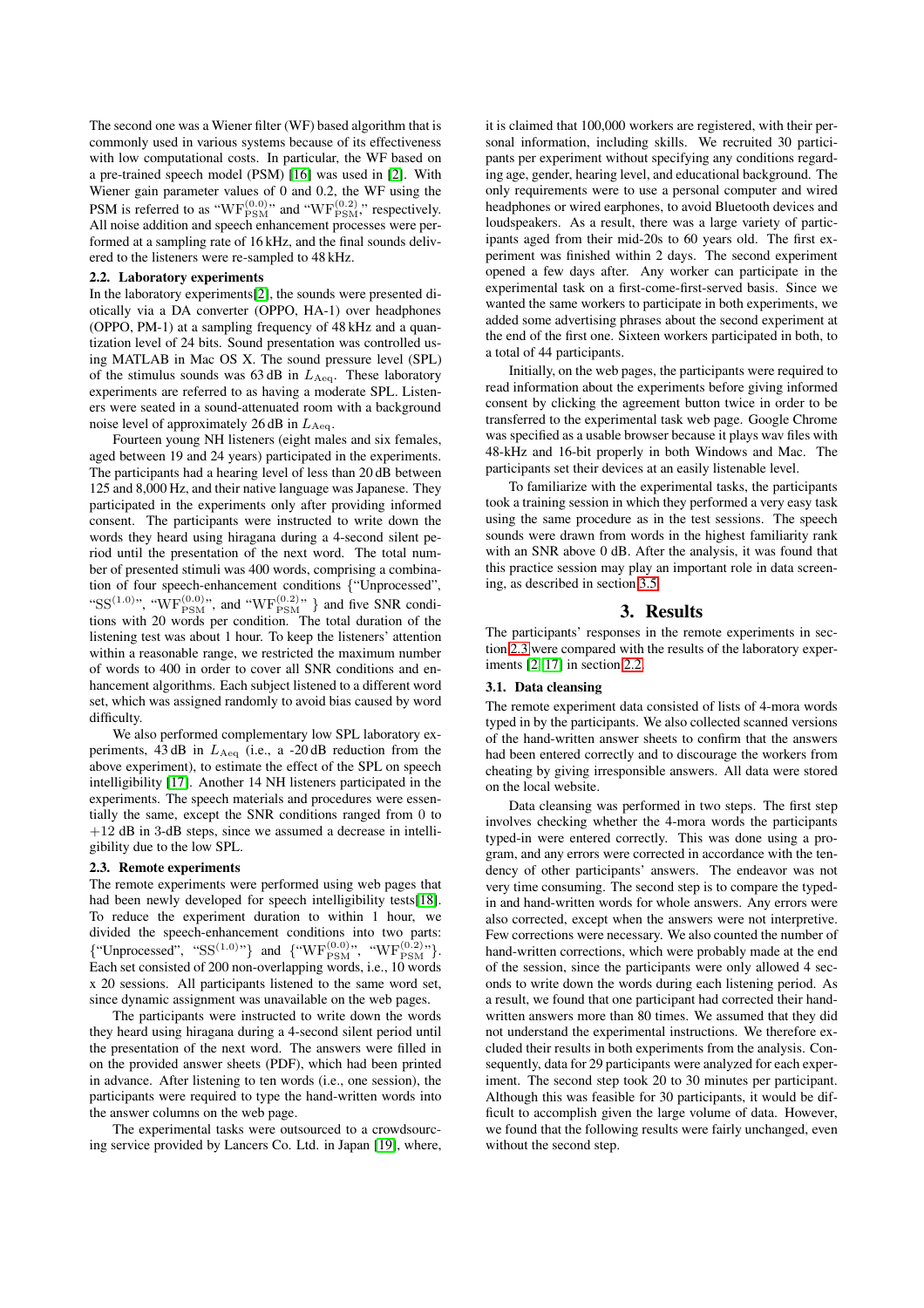<span id="page-2-0"></span>

Figure 1: *Crowdsourcing remote experiment. Mean and SD of word correct (%). SS10:* " $SS^{(1.0)}$ ", *WF00:* " $WF^{(0.0)}_{PSM}$ ", *WF02*: " $WF_{PSM}^{(0.2)}$ ".



Figure 2: *Laboratory experiment (moderate SPL, 63 dB* LAeq*)[\[2\]](#page-4-1). Mean and SD of word correct (%)*

<span id="page-2-1"></span>

Figure 4: *Histogram of SRT in dB for four speech-enhancement conditions. Blue: Remote experiment, Red: Moderate SPL laboratory experiment.*

#### 3.2. Psychometric function of speech intelligibility

The psychometric functions of word correct rates were calculated for each speech-enhancement condition as a function of the SNR. Figure [1](#page-2-0) shows the results of the remote experiments with 29 participants. The error bar represents the standard deviation (SD) across the participants. Figure [2](#page-2-0) shows the results of the moderate SPL laboratory experiments with 14 participants. The faint gray lines behind the colored lines show the results of the other experiments. The lines were lower and the SDs were higher in Fig. [1](#page-2-0) than in Fig. [2.](#page-2-0)

Figure [3](#page-2-0) shows the results of the low SPL laboratory experiments with 14 participants. The lines between 0 dB and 6 dB were roughly overlapping, at least within the range of the SD, with those in Fig. [2.](#page-2-0) As a result, even though the SPL difference was 20 dB, the effect of the SPL on speech intelligibility was not very large. It can be assumed that the listening levels in the remote experiments did not exert a significant effect on the participants' performance.

#### 3.3. Speech reception threshold

Cumulative Gaussian psychometric functions were estimated from the data of the individual participants and the speechenhancement conditions using a fitting procedure[\[20\]](#page-4-19). The speech reception threshold (SRT) is the SNR value where the psychometric function reaches a 50 % word correct rate.

Figure [4](#page-2-1) shows histograms of the SRT values obtained in



Figure 3: *Laboratory experiment (low SPL, 43 dB* LAeq*)[\[17\]](#page-4-16). Mean and SD of word correct (%)*

<span id="page-2-2"></span>

Figure 5: *SRT in dB. Blue: Remote experiment, Red: Moderate SPL laboratory experiment.\*:* p < 0.05*, \*\*:* p < 0.01*.*

the remote experiments in Fig. [1](#page-2-0) (blue) and in the laboratory experiments in Fig. [2](#page-2-0) (red) for each speech-enhancement condition. The peaks of the histograms were roughly the same, but the SRT distributions were extended to more than 5 dB in the remote experiments. This is consistent with the higher SDs in Fig. [1.](#page-2-0) The larger variability may correspond to the diversity of the participants, whereas the participants in the laboratory experiments were restricted to young university students.

Figure [5](#page-2-2) shows the mean and SD values of the SRTs dependent on the speech-enhancement conditions for the two experiments. Two-way analysis of variance (ANOVA) showed that there were significant main effects in the speech-enhancement conditions and the two experiments, but the interaction was not significant. Multiple comparison analysis showed that there were significant differences ( $p < 0.05$ ) between "Unprocessed" and "SS<sup>(1.0)</sup>," but not between "SS<sup>(1.0)</sup>" and  $WF_{PSM}^{(0.2)}$  in the remote experiments. In contrast, there were significant differences for both cases in the laboratory experiments. This is the main difference between the two experiments. There are two significantly different conditions ( $p < 0.01$ ) across the two experiments, although the meaning of this is not easily interpreted. The important issue is that there were no significant differences between the other combinations.

The variations in the SRTs across the speech-enhancement conditions were similar between the two experiments. When developing and verifying a new objective speech intelligibility model, as in the case of GEDI [\[2\]](#page-4-1), "Unprocessed" was used as the reference condition to fix the parameter values, and the other speech-enhancement conditions were used to evaluate prediction performance. In this context, the results of the remote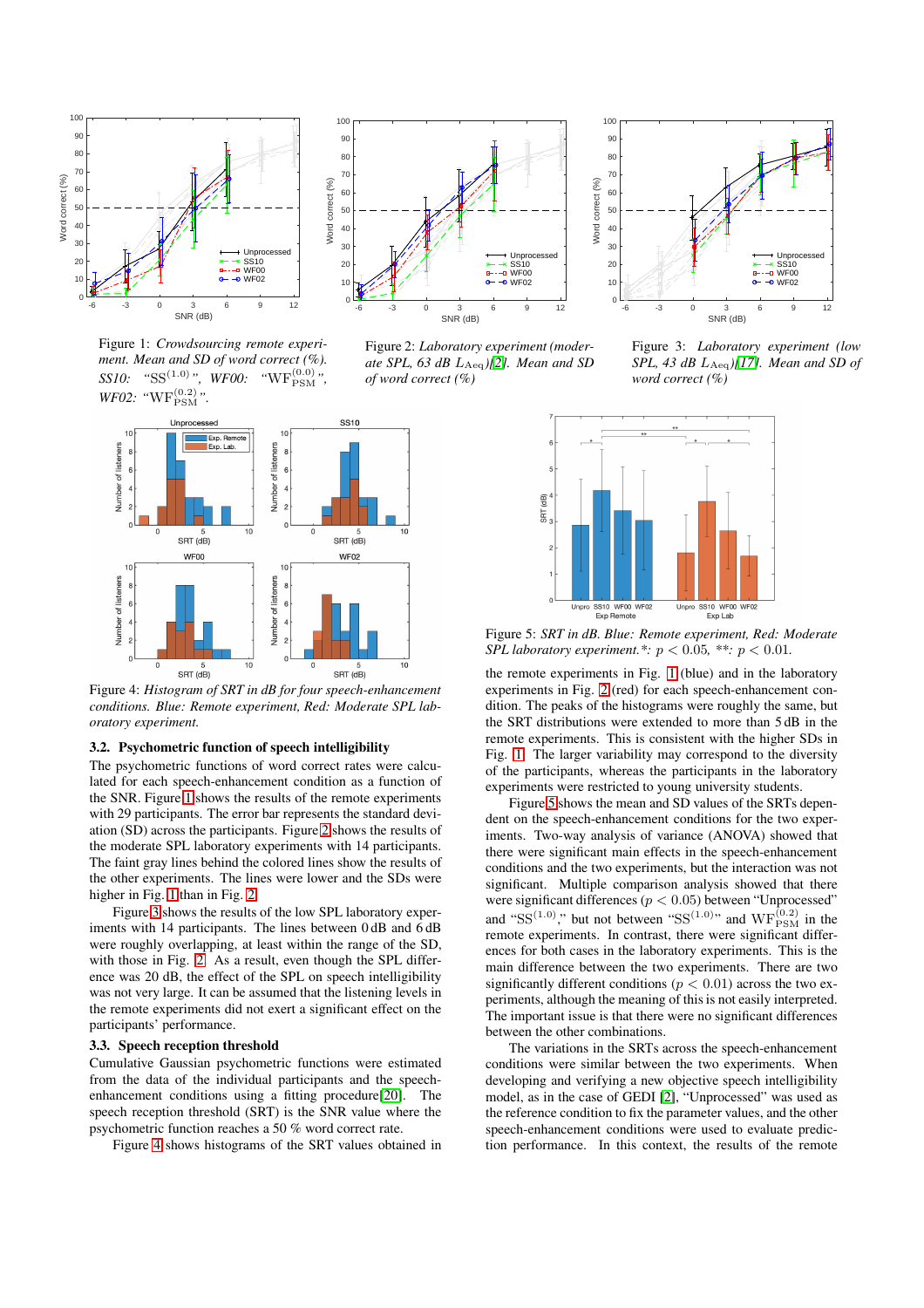<span id="page-3-1"></span>

Figure 6: *Relationship between the practice session scores and the mean SRT (dB) with data (circles) and regression lines (dashed lines). Upper panel: First remote experiment; Lower panel: Second remote experiment*

experiments could be usable, as well as the laboratory experiments.

## 3.4. Prediction of SRT

To survey the factors influencing individual participants' SRT values, we performed stepwise regression analysis using generalized linear models. The target variable was the mean SRT of two speech-enhancement conditions, i.e., "Unprocessed" and " $SS^{(1.0)}$ " in the first remote experiment and " $SS^{(1.0)}$ " and  $WF_{PSM}^{(0.2)}$  in the second remote experiment. We collected nine explanatory variables pertaining to participants' characteristics from the data registered on the crowdsourcing site and the experimental procedure: (1) age, (2) gender, (3) listening device (headphones or earphones), (4) reliability estimated from consistency of ID registration, (5) number of corrections of handwritten words, (6) number of inconsistencies between handwritten and typed-in words, (7) number of corrections due to a different mora count, (8) word correct score in the practice session (where 10 is a perfect score), and (9) duration of experiments.

The stepwise procedure, with a simple linear regression model, yielded simple equations as a function of the practice session scores. The equations for the first and second remote experiments were:

$$
SRT(dB) = 8.88 - 0.63 \times \text{score} \ (p = 0.015), \quad (1)
$$

$$
SRT(dB) = 8.03 - 0.55 \times \text{score} \ (p = 0.023). \tag{2}
$$

The linear models were significantly different from the constant models, and the coefficients were very similar. The other factors were ruled out. The result implies that the practice session score is the only factor influencing the SRT values.

Figure [6](#page-3-1) shows the SRT values and the regression lines. There was a clear tendency of negative correlation. The prediction errors were about 1.4 dB and 1.6 dB, which are not very small but are comparable with the SDs shown in Fig. [5.](#page-2-2)

#### <span id="page-3-0"></span>3.5. Data screening

The practice session score is a priori information derived before performing the main tests. This is particularly important to judge whether the main tests are worth executing to obtain useful information. The score could be useful for data screening. If the practice session score is low, it may be that the participants did not fully understand the experimental procedure or they had difficulty filling in the words during the 4-second intervals of silence. There may be other reasons.

<span id="page-3-2"></span>

Figure 7: *Effect of data screening on the SRTs. Remote and laboratory experiments shown in Fig. [5](#page-2-2) (blue and red); Data elimination by the practice session score less than 8 (yellow) and less than 9 (purple), and by cumulative Gaussian distribution greater than 95% (green).*

We evaluated the effect of data reduction using the practice session scores. Firstly, the data of those participants who scored less than 8 were eliminated. Consequently, participant numbers were reduced to 24 and 26 in the first and second remote experiments, respectively. The result is shown in the yellow bars of Fig. [7.](#page-3-2) The mean and SD values of the SRTs reduced slightly compared to those in the original data with 29 participants (blue bars). Secondly, the data of those participants who scored less than 9 were eliminated. This reduced participant numbers to 17 and 22 in the first and second experiments, respectively. Again, the mean and SD of the SRTs dropped further but did not reach the level of the laboratory experiments (red bars).

It is also possible to reduce the data after inspecting the response distribution. This seems to be common practice in sound quality assessment [\[5\]](#page-4-4). Initially, a Gaussian function was fitted to the SRT values shown in Fig. [4,](#page-2-1) since a t-distribution with a degree of freedom of 28 is sufficiently close to the Gaussian. The samples above 95% of the cumulative Gaussian distribution were then eliminated. The results are shown by the green bars in Fig. [7.](#page-3-2) The mean and SD values of the SRTs reduced slightly but, again, did not reach the level of the laboratory experiments (red).

Consequently, it was difficult to select the remote data to be close to the laboratory data, probably because the two populations were different. However, it is worth noting that the a priori information about the practice session score works as well as the posteriori information about the distribution of the results.

#### 4. Summary

In this study, we compared speech intelligibility results obtained in remote and laboratory experiments. Although the mean and SD of the SRT of the remote experiment were higher than those of the laboratory experiments, the variation in the SRTs across the speech-enhancement conditions was very similar between them. This implies that results of remote experiments may be usable to develop objective intelligibility measures, in addition to those of laboratory experiments. We also found that the a priori information about the practice session scores was useful for data screening to reduce the variance of the SRT.

Acknowledgements This research was supported by JSPS KAKENHI Nos. JP16H01734 and JP18K10708.